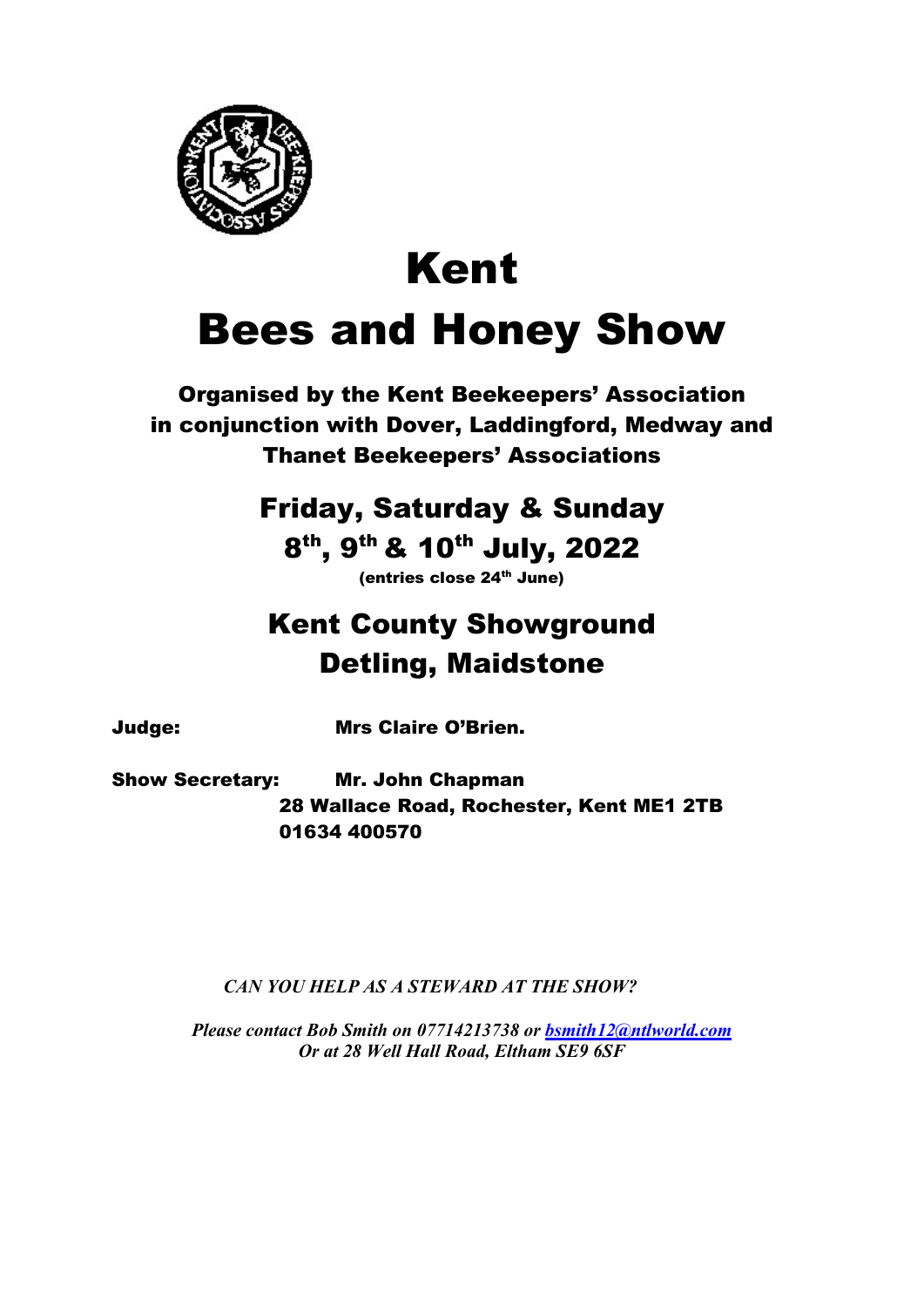# RULES

- 1 All exhibitors must be members of Dover, Kent, Laddingford, Medway or Thanet BKAs and the honey and wax must be the produce of the exhibitor's own bees.
- 2 Entry forms with S.A.E. must reach the Show Secretary by the Friday 24<sup>th</sup> June.
- 3 Exhibitors may make more than one entry in any class, but will only receive one award per class. Awards for classes 1 to 15 will be counted for points for Challenge Trophies.
- 4 Honey must be exhibited in clear 454g (l lb) squat jars of British Standard Pattern with standard lacquered or plastic screw tops (gold or white).
- 5 Labels will be supplied and must be affixed to exhibits as follows: **jars and mead bottles** – 15mm  $\left(\frac{1}{2} \text{ in} \right)$  from the bottom frame – one label on the top bar and the other on the glass of the case. candles – one on each candle fixed near the base of the candle. blocks of wax – a label on the top of the block and one on the container. photographs – mounted colour print photograph about bees or beekeeping, for the general public (non-beekeeper). There should be a title or caption. Photographs to have been taken by the exhibitor and mounted on plain card of any colour (160gsm grade), A4 size. Photographs to be labelled on the bottom left-hand corner of the mount. cakes – a label on the top of the cake and the other on the plastic bag. biscuits – a label on the plate and the other on the plastic bag.
- 6 Beeswax must be plainly moulded and not exhibited in boxes. All entries will be placed in a display case.
- 7 Mead to be shown in a clear punted bottle with little or no lettering or ornamentation containing approximately 750ml (27 fluid oz). Only cork stoppers with white plastic flanges to be used (supplied at the show).
- 8 Candles must be displayed upright in a suitable holder.
- 9 Cakes and Biscuits will be exhibited on a white paper plate in a plastic bag.
- 10 Junior Classes are open to young beekeepers up to the age of 18, who are members of either, Dover, Kent, Laddingford, Medway or Thanet Beekeepers Association.
- 11 Exhibits will only be accepted at the Show from 2pm 6pm on the day prior to the Show opening or delivered to the Show Secretary during the week. They will be staged by the appointed stewards. Judging starts promptly at 10.00am on Friday and exhibits may only be removed after 5.30pm on the last day of the Show.
- 12 All exhibits except those in the Gift Classes will remain the property of the exhibitor. All reasonable care will be taken with the exhibits but the Show Committee cannot be responsible for any loss or damage.
- 13 Any points not covered in the above rules will be referred to the rules applying to the National Honey Show. A copy of these rules will be available for scrutiny.
- 14 Any appeals should be addressed to the Show Secretary by 4pm on 8<sup>th</sup> July 2022.
- 15 A Novice is any exhibitor, who has never won a First Prize at the Kent Honey Show. Points awarded: First – 6, Second – 5, Third – 4, VHC – 3, HC – 2, C – 1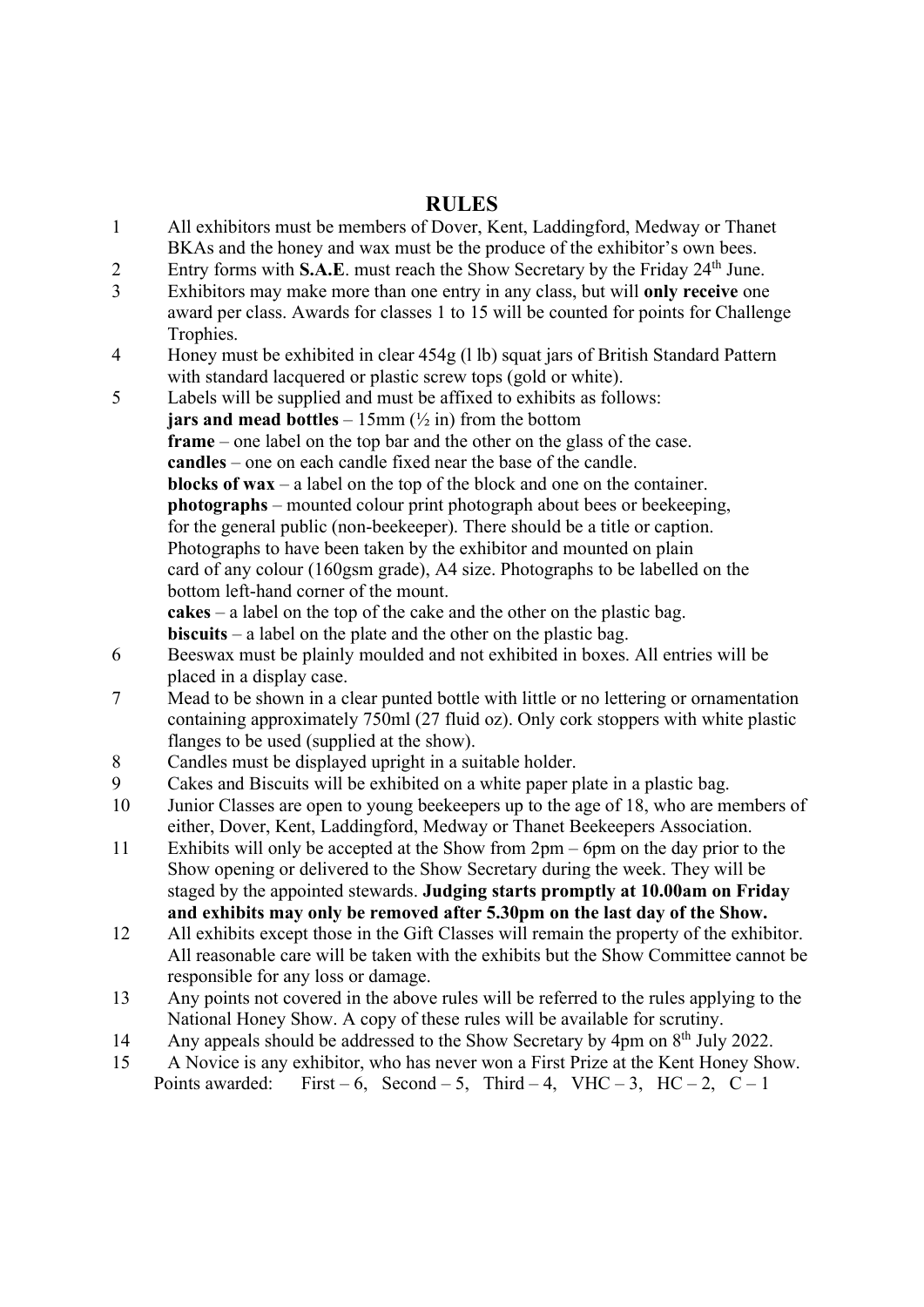#### SCHEDULE OF CLASSES OPEN TO ALL BEEKEEPERS

# Entry forms must reach the Show Secretary by Friday 24th June 2022.

Place Cards and Rosettes are awarded for First, Second, Third, VHC and HC winners in each class.

# OPEN CLASSES .

- 1. Two jars of Light Coloured Honey. (Sponsored by KBKA). First -£10.
- 2. Two jars of Medium Coloured Honey. Clive Watson Memorial Trophy. (Sponsored by Thornes) First - £20, Second - £15, Third - £10.
- 3. Two jars of Dark Coloured Honey. (Sponsored by KBKA). First -£10.
- 4. Two jars of Naturally Crystallised or Soft Set Honey. (Sponsored by KBBA). First £10.
- 5. Six jars of one type of Honey (Light, Medium, Dark, Crystallised or Soft Set), labelled as offered for retail sale including country of origin and best before date (Rule 4 does not apply. If used tamperproof labels will be broken for judging). (Sponsored by Maisemore Apiaries Ltd.) First - £20
- 6. One Frame of Honey, any size, suitable for extracting. Must be on wired foundation. (Sponsored by Sheppey Honey Producers Ltd.) First - £10.
- 7. One bottle of Dry Mead *(Rules 5 & 7)*
- 8. One bottle of Sweet Mead (Rules 5 & 7) (Mead Cup is awarded to the best exhibit in classes 7 and 8).
- 9. 3 Beeswax Candles. Candles need not necessarily be the same size or style. The display will be judged on its artistic merits. They will **not** be lit. (Rules 1  $\&$  6 do not apply)
- 10. Three Plain Beeswax Candles, not patterned, up to and including 38mm (1.5in) in diameter. One candle will be lit by the judge. (Sponsored by Maisemore Apiaries Ltd.) First - £10, (Reginald Tower Rose Bowl is awarded to the best exhibit in classes 9 and 10).
- 11. Two Beeswax Models, moulded, matching in all respects. (Sponsored by KBKA) First - £10.
- 12 One cake of Beeswax, weight between 200-255g (7-9oz) and not less than  $20$ mm  $(3/4)$  in) thick.
- 13. Six  $27g$  (1oz) Wax blocks.
- 14. Exhibition Class. A display of Honey and Hive Products. 4 items to be selected from the following list  $-2$  jars of Clear Honey of any colour, 2 jars of Naturally Crystalised Honey or Soft Set Honey, Frame for Extraction, one cake of Beeswax (as for entry to class 12), 3 candles as in classes 9 and 10, 2 beeswax models, bottle of Mead, Honey Cake, Polish or Furniture Cream and Cosmetics. Displayed flat on the bench in an area not to exceed 500mm X 500mm and 350mm high. Subscribers Cup.
- 15. Mounted Coloured Print Photograph with Title relating to Bees or Beekeeping, not a close-up. Picture can be of any size, but must be taken by the exhibitor and mounted on plain card any colour (160gsm), A4 size. Digital images are permitted. (Sponsored by MBKA). First - £10.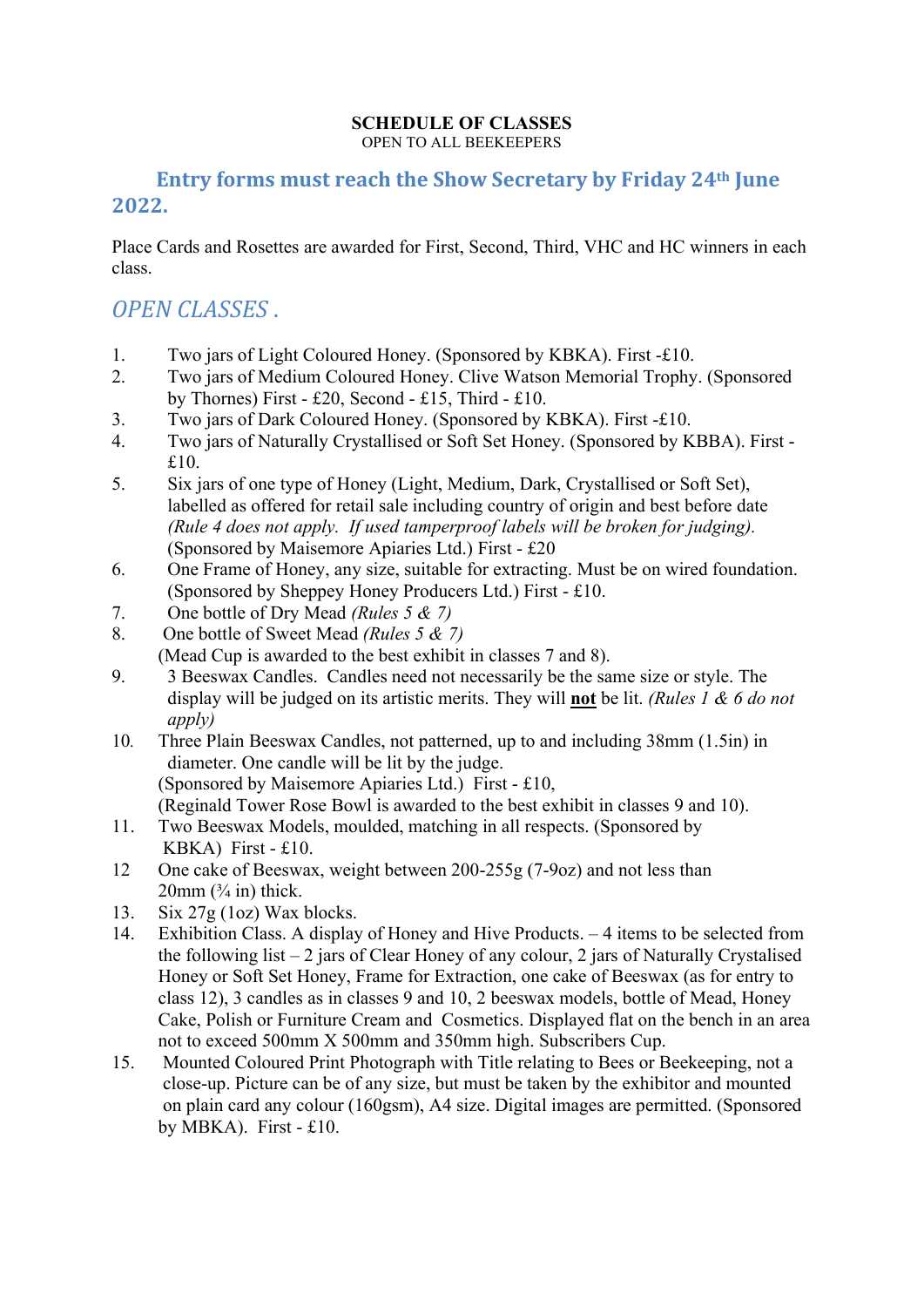16. Mounted Coloured Print close-up Photograph with title of a bee related activity. Picture can be of any size, but must be taken by the exhibitor and mounted on plain card any colour (160gsm), A4 size. Digital images are permitted. (Sponsored by MBKA). First - £10.

#### NOVICE CLASSES.

#### Open to Beekeepers who have never won a First Prize Card in the Kent Honey Show.

- 17. Clear Honey. Two jars of Honey, any one colour.
- 18 Naturally Crystallised or Soft Set Honey. Two jars of Honey. (Novice Cup is awarded to the best exhibit in classes 16 and 17).

#### JUNIOR CLASSES.

#### Open to any Junior member of any of the five Beekeeping Associations in Kent or to the children of a member of the Beekeeping Associations in Kent up to the age of 18.

- 19. Honey. One jar of clear honey of any colour. First £10.
- 20. Any Artistic, Decorative or Instructive Exhibit, relating to Bees and Beekeeping. (Open to young people who are at junior school during 2022) A written explanation to be included. Dimensions to be not larger than 84 x 60 cm (A2 size). Age to be stated on the entry form. First - £10, Second - £5, Third - £2.
- 21. Any Artistic, Decorative or Instructive Exhibit, relating to Bees and Beekeeping. May include photographs. (Open to young people who are at secondary school during 2022) A written explanation to be included. Dimensions to be not larger than 84 x 60 cm (A2 size). Age to be stated on the entry form. First - £10, Second - £5, Third - £2.

Prizes in the form of vouchers will be awarded for classes 20 and 21.

#### HONEY GIFT CLASSES.

22. Clear Honey. One jar of clear honey of any colour.

23. Naturally Crystallised or Soft Set Honey. One jar of either.

 (For classes 22 and 23. Please supply one of your own labels in an envelope with your entry number, labels will be applied when the honey is sold.)

24. Gift Class. Honey Fruit Cake. Exhibits must be made to the recipe below. Cakes will be donated to catering after judging.

#### Honey Fruit Cake.

Ingredients. 200g/7oz self-raising flour,175g/6oz honey,110g/4oz butter, 175g/6oz sultanas, 2 medium eggs, 110g/4oz, glace cherries (halved).

**Preparation.** Preheat oven to  $180^{\circ}C/350^{\circ}F/gas$  mark 4. Cream butter and honey together. Beat eggs well and add them alternately with sifted flour then fold in sultanas and cherries. A little milk maybe added if necessary. Bake in a buttered circular tin – 16.5 to 19.0cm (6  $\frac{1}{2}$  to 7  $\frac{1}{2}$  inches) in diameter for approximately 1  $\frac{1}{2}$  hours. Timing is for conventional ovens and is a guide only as appliances vary.

25. Gift Class. Honey Biscuits. A plate of six biscuits made to the exhibitors own recipe. The recipe to be displayed with the biscuits.

(Margaret Calder Plate is awarded to the best exhibit in classes 24 and 25).

#### BRANCH OR ASSOCIATION APIARY CLASS.

26. Branch or Association Apiary Class. Two jars of honey of any one colour. Central Division Cup. (Sponsored by  $F & H$  Jars). First - £10.